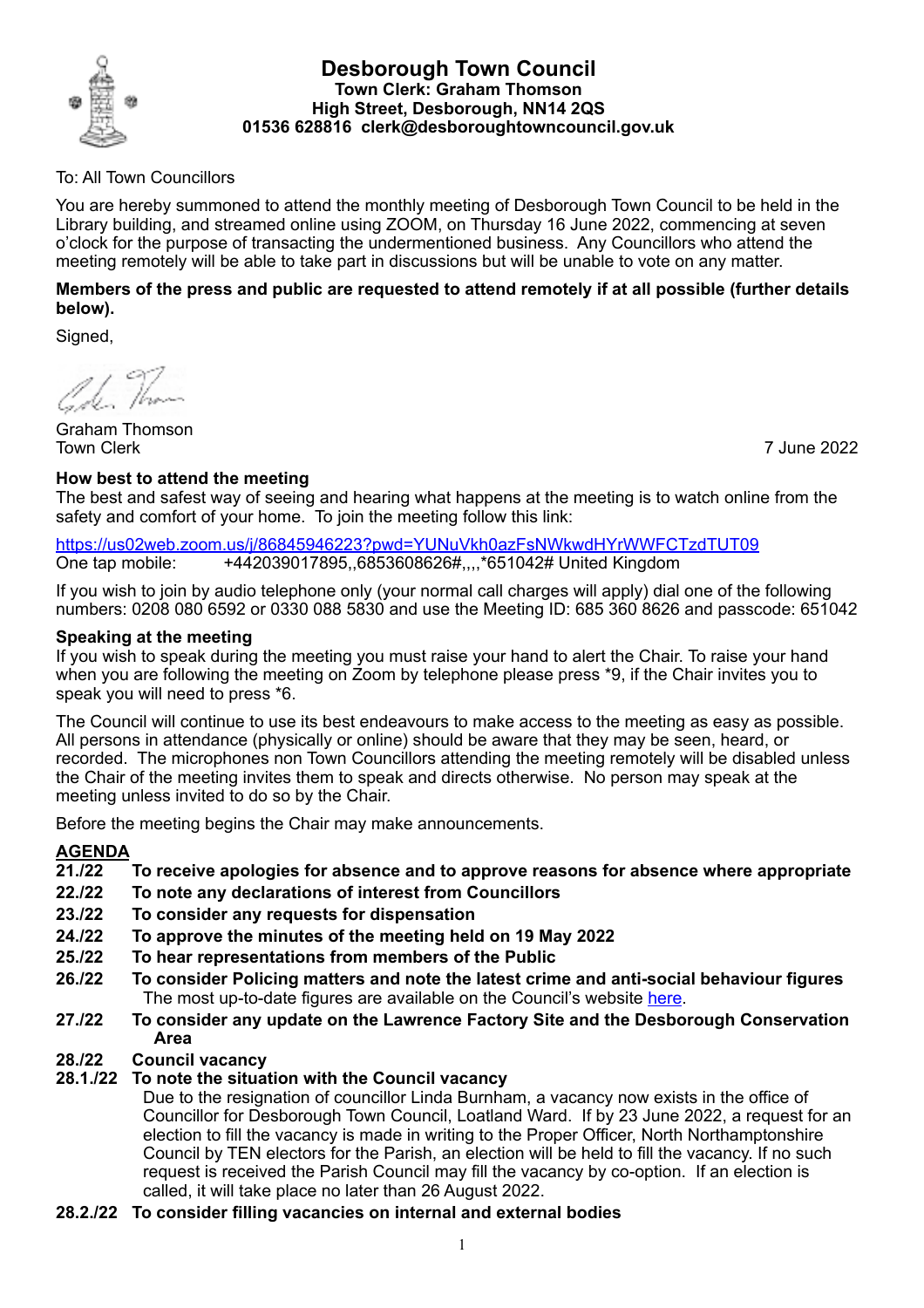**29./22 To receive any reports from Unitary Councillors**

# **30./22 To receive any reports from community groups and representatives**

#### **31./22 To receive a report on the proposed natural play area on Desborough Greenspace** As members will be aware, there has been a longstanding project for the creation of a natural play area in the Desborough Greenspace using the £20,000 received from developers under Section 106 via the then Kettering Borough Council. No money from the Council tax precept was to be involved. In addition to tree planting, there was to be the installation of a "natural play area" in the Greenspace using natural materials (such as wood and stone – not metal)

resulting in something similar to the wooden elements of the Rushton Road play area.

It has recently been discovered that despite the Town Council being advised by Kettering Borough Council officers on a number of occasions that the Town Council held the money (which there was no reason to doubt at that time), no evidence has been found that the money was transferred to the Town Council nor crucially that the Town Council approved the acceptance of the money (in accordance with Section 139 of the Local Government Act 1972 as would be required). There seems to have been an intention for it to happen and a belief amongst some officers at the Borough Council that it had happened but I can find no record of the money being received by the Town Council.

The relevant Section 106 agreement would have been between the developer and Kettering Borough Council. The Town Council is not normally involved in discussions between developers and the planning authority and there is no evidence that the Town Council was involved in this particular case. The land in question was then in the ownership of the Borough Council (now North Northamptonshire Council).

The land is owned by North Northamptonshire Council and it also (presumably) still holds the money for this project. The money which the Town Council has set aside for this project has come from the Town Council's precepts rather than external sources.

The Council is REQUESTED to consider the future of the project.

- **32./21 To receive an oral update on projects**
- **33./22 To receive a report from the Events Committee on the Queen's Platinum Jubilee celebrations and to note the minutes of Events Committee Meetings**
- **34./22 To receive a report from the Neighbourhood Plan Committee**
- **35./22 To receive any update and determine action on the proposed one-way system and parking restrictions Gladstone Street / Nichols Street and consider funding the scheme** The Council has been advised that although there has been a slight increase in estimated costs and taking into account a small number of issues raised through the Road Safety Audit the original target cost of £85,052.18 will be honoured. A final set of drawings has been requested and should be available at the meeting. The previous version is a on the Council's website here Desborough Town Council > Projects > One-way system (Gladstone Street / Nichols Street) [https://desboroughtowncouncil.gov.uk/documents/proposed-one-way-system](https://desboroughtowncouncil.gov.uk/documents/proposed-one-way-system-consultation-plan/)[consultation-plan/](https://desboroughtowncouncil.gov.uk/documents/proposed-one-way-system-consultation-plan/)

The Council is REQUESTED to consider the matter and if so determined to approve the grant in accordance withSection 274 A of the Highways Act 1980 to the Highway Authority to carry out the necessary works.

# **36./22 Planning and Licensing Report**

# **36.1./22 To receive and comment on matters in the Planning and Licensing Report**

The Council is REQUESTED to consider making comment on any planning or licensing matter set out in Appendix A (any other applications notified before the meeting will be added to the list).

# **36.2./22 To consider and if so resolved to approve submitting an application to the Highway Authority for permission for daffodil planting under S96(5) of the Highways Act 1980**

As Members will know, Desborough in Bloom usually plants daffodil bulbs in November at various places around Desborough. Over the years approximately 57,000 bulbs have been planted.

S96(5) of the Highways Act 1980 allows a highway authority to give consent to a parish council to plant trees and shrubs and lay out grass verges in a highway maintainable at the public expense by them. The arrangement for many years has been for Desborough in Bloom to ask the Town Council to obtain such consent on its behalf and for the Council to make the formal request to the Highway Authority. Additionally, Desborough in Bloom must obtain consent from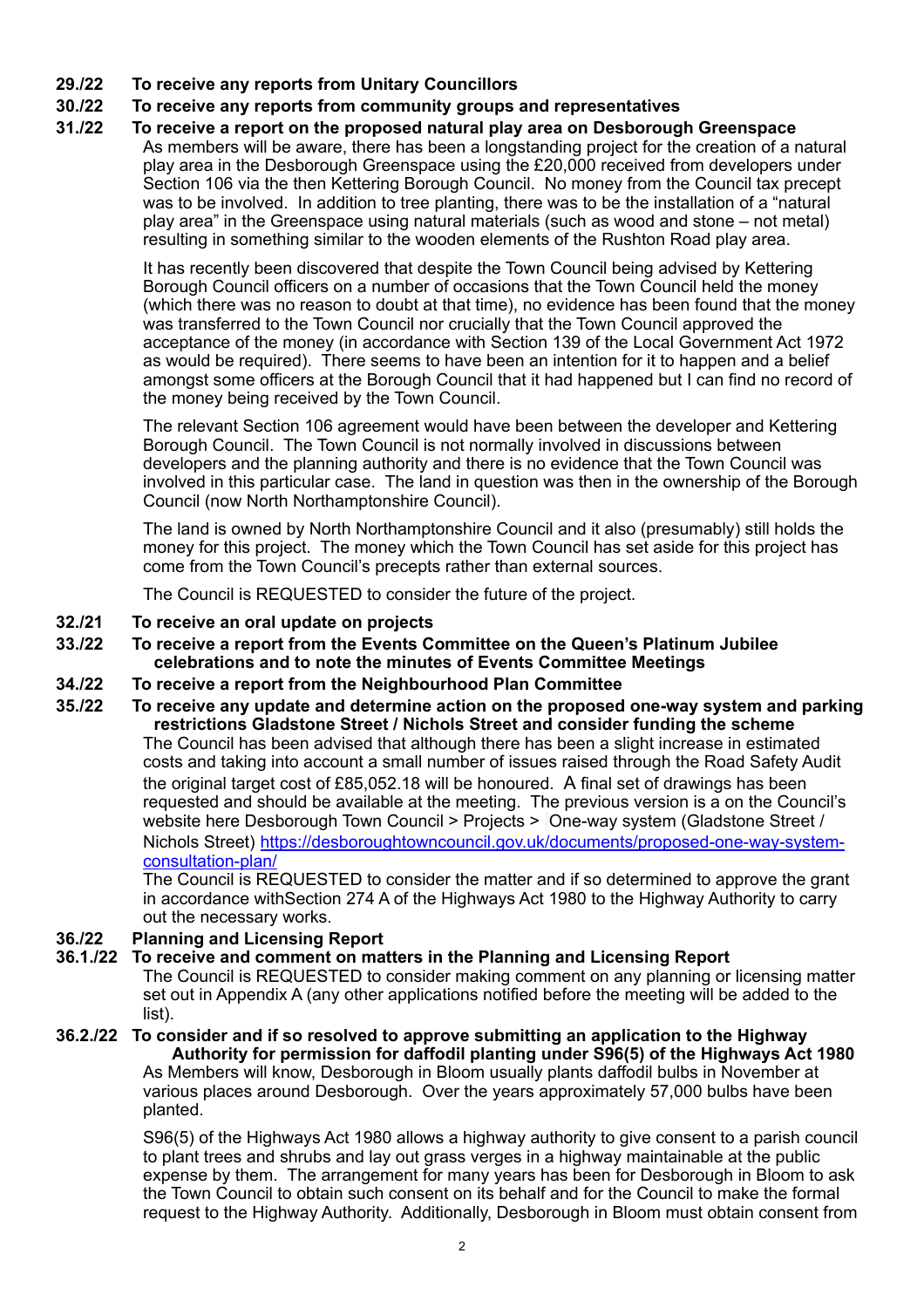the frontages and landowners. Desborough in Bloom's insurance details have been provided with confirmation of the minimum amount of cover provided of £5 million.

This year, the Council has been requested to seek consent for planting of daffodil bulbs as follows:-

- Outside numbers 227 231 Rushton Road
- Rothwell Road, after the farm track on the right side
- High Street opposite Costa Coffee
- In front of Flats nos. 18 and 34 to 54 Gold Street
- In front of Flats nos. 2 to 4 Paddock Lane
- In front of Flats nos. 5 to 7 High Street

The Council is RECOMMENDED to approve the request and to authorise the Proper Officer to approve similar annual requests.

## **37./22 Finance matters**

- **37.1./22 To approve the finance report** (to follow)
- **37.2./22 To consider and if so resolved to approve accounts for payment and note payments made** The report set out at Appendix C (to follow) details those invoices and payments for payment, those authorised in accordance with the scheme of delegation, and those where payment is by continuous authority. Details in the report may be updated before the meeting as information is received. The Council is RECOMMENDED to approve payments and note those payments made under delegated authority.

# **37.3./22 To approve the Annual Governance Statement**

The Council is RECOMMENDED to approve Annual Governance Statement.

#### **37.4./21 To approve the Accounting Statements**

The Council is RECOMMENDED to approve the statements.

- **37.5./21 To note the dates for the public inspection of accounts**
	- The Council is RECOMMENDED to note the dates fixed for the public rights.

# **37.6./21 To receive and note the Internal Auditor's Report**

The Council is RECOMMENDED to receive and note the report.

**38./21 To note the next phase of the national airspace modernisation programme** In 2019 work began on the East Midlands Airport part of the UK Governments' national airspace modernisation programme.

> Despite the impact of COVID-19 on the aviation industry, the need to modernise the UK's airspace remains a clear priority for the Government. The potential benefits are significant. Upgrading airspace is essential for taking advantage of new technologies and can offer opportunities to reduce noise and emissions, enhance capacity, reduce delays, and ensure that aircraft continue to operate to the highest levels of safety.

East Midlands Airport is now working at Stage 2 of the airspace modernisation programme. At this stage, a comprehensive list of route design options will be produced and developed through reference to the design principles that were agreed through stakeholder engagement at Stage 1. A process of engagement will then take place to confirm that our design options have interpreted the design principles correctly and developed options will then be assessed to understand their impact.

For more information about the programme and Stage 2, there is a short video [https://](https://www.youtube.com/watch?v=fsGUUYRyDA8&t=6s) [www.youtube.com/watch?v=fsGUUYRyDA8&t=6s](https://www.youtube.com/watch?v=fsGUUYRyDA8&t=6s)

The Council has been asked to join an online discussion session to update it on the next steps of the design process and hear the Council's views. The sessions are scheduled for the following dates and will be held on Microsoft Teams: Monday 27June, 2pm-3.30pm and Tuesday 28 June, 10.30am-noon.

The Council is REQUESTED to consider attendance.

### **39./21 To consider a response to the Draft Hackney Carriage & Private Hire Policy and Conditions**

The policies of the four former Councils have been reviewed with the intention of having a single policy for the North Northants Council area. Details of the new proposed policy are [available here: https://northnorthants.citizenspace.com/licensing/north-northamptonshire](https://northnorthants.citizenspace.com/licensing/north-northamptonshire-hackney-carriage/)[hackney-carriage/](https://northnorthants.citizenspace.com/licensing/north-northamptonshire-hackney-carriage/)

The Council is REQUESTED to consider any response.  $\_$  ,  $\_$  ,  $\_$  ,  $\_$  ,  $\_$  ,  $\_$  ,  $\_$  ,  $\_$  ,  $\_$  ,  $\_$  ,  $\_$  ,  $\_$  ,  $\_$  ,  $\_$  ,  $\_$  ,  $\_$  ,  $\_$  ,  $\_$  ,  $\_$  ,  $\_$  ,  $\_$  ,  $\_$  ,  $\_$  ,  $\_$  ,  $\_$  ,  $\_$  ,  $\_$  ,  $\_$  ,  $\_$  ,  $\_$  ,  $\_$  ,  $\_$  ,  $\_$  ,  $\_$  ,  $\_$  ,  $\_$  ,  $\_$  ,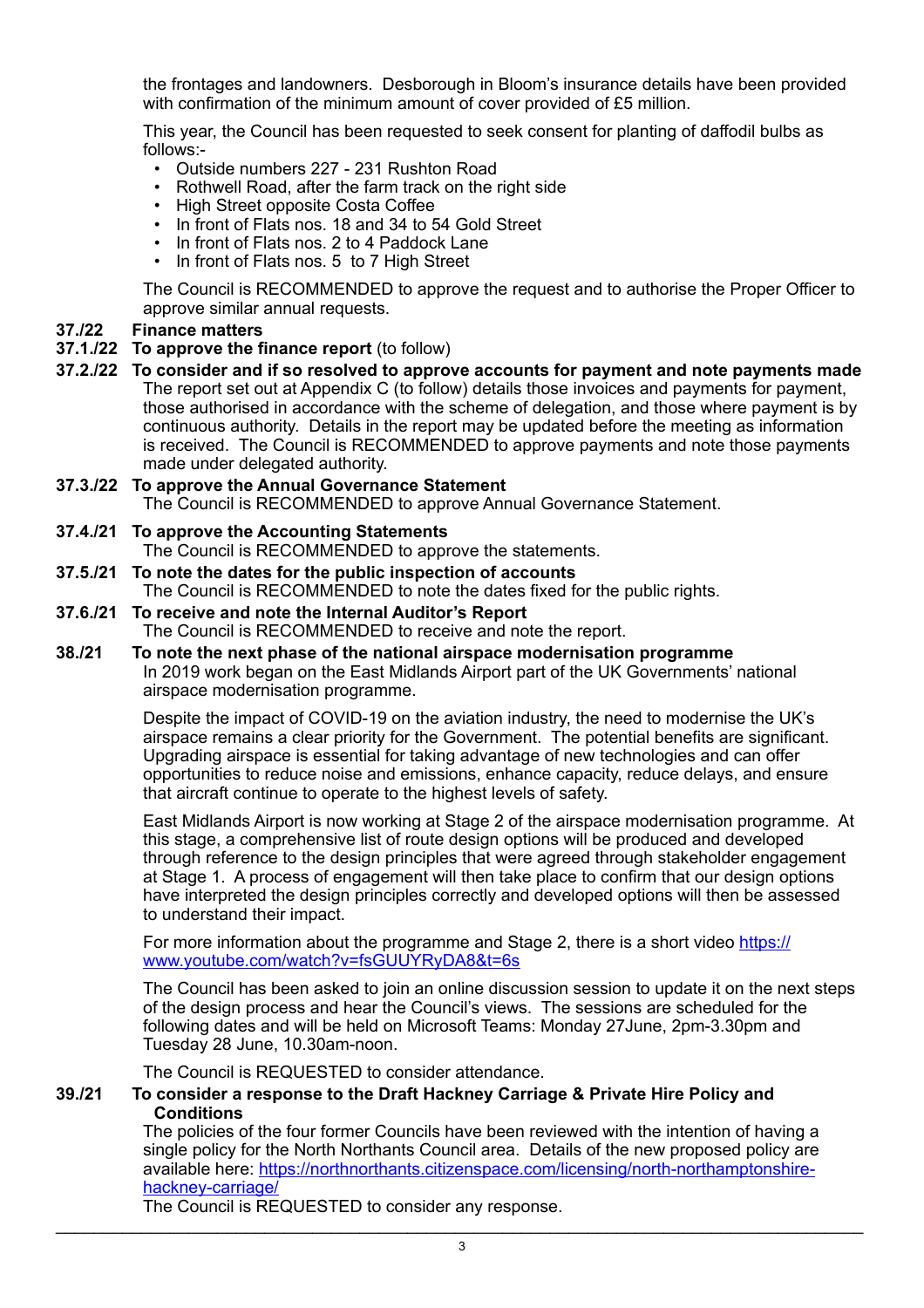#### **Desborough Town Council 16 June 2022**

## **Planning and Licensing Report**

Click the underlined text to go to details of the application on the Planning Portal of North Northamptonshire Council (link is outside the Town Council's control).

### [NK/2022/0301](https://www.kettering.gov.uk/planningApplication/131897)

Location: 6 Church View Road, Desborough Proposed development: Single storey rear extension. Replace rear window with double doors and insert windows to both sides

## [NK/2022/0290](https://www.kettering.gov.uk/planningApplication/131876)

Location: 25 Church View Road, Desborough Proposed development: Single storey rear extension with render and roof lantern

### [NK/2022/0304](https://www.kettering.gov.uk/planningApplication/131881)

Location: 47, 47A, 47B Station Road, Desborough Proposed development: Conversion of 3 no. commercial units to 6 no. one bedroom flats

### [NK/2022/0165](https://www.kettering.gov.uk/planningApplication/131905)

Location: 4 Mayfield Road, Desborough Proposed development: Two storey rear extension with timber cladding and roof lantern

### [NK/2022/0301](https://www.kettering.gov.uk/planningApplication/131897)

Location: 6 Church View Road, Desborough Proposed development: Single storey rear extension. Replace rear window with double doors and insert windows to both sides

### **Applications in a neighbouring parish**

### [NK/2022/0308](https://www.kettering.gov.uk/planningApplication/131910)

Location: The Hermitage, Desborough Road, Brampton Ash Proposed development: Conversion of single-storey store and ground floor of annexe into 2 no. office units and associated parking and alterations to adjacent front elevation

# [NK/2022/0021](https://www.kettering.gov.uk/planningApplication/131935)

Location: Bowd Field, Pitch 7, Desborough Road (land West of), Stoke Albany Proposed development: Change of use of land for the siting of 4 static caravans and 2 touring caravans for residential use, to include hard standing for vehicular parking and bin storage, erection of post and rail fencing

#### [NK/2022/0022](https://www.kettering.gov.uk/planningApplication/131936)

Location: Bowd Field, Pitch 6, Desborough Road (land West of)., Stoke Albany Proposed development: Change of use of land for the siting one static caravan and three touring caravans for residential use, erection of day room, installation of septic tank, hard standing for vehicular parking and bin storage, erection of post and rail fencing and soft landscaping

# [NK/2022/0023](https://www.kettering.gov.uk/planningApplication/131939)

Location: Bowd Field, Pitch 5, Desborough Road (land West of), Stoke Albany

Proposed development: Change of use of land for the stationing of two static caravans and two touring caravans for residential use, erection of day room, installation of septic tank, hardstanding for vehicular parking and bin storage, erection of post and rail fencing and soft landscaping

#### [NK/2022/0024](https://www.kettering.gov.uk/planningApplication/131940)

Location: Bowd Field, Plot 1, Pitch 3, Desborough Road (land West of), Stoke Albany Proposed development: Variation of conditions 2, 3 and 4 of KET/2019/0245 in respect of condition 2 approved plans; 3 pitch occupation and 4 quantity of residences and removal of condition 1 time limit